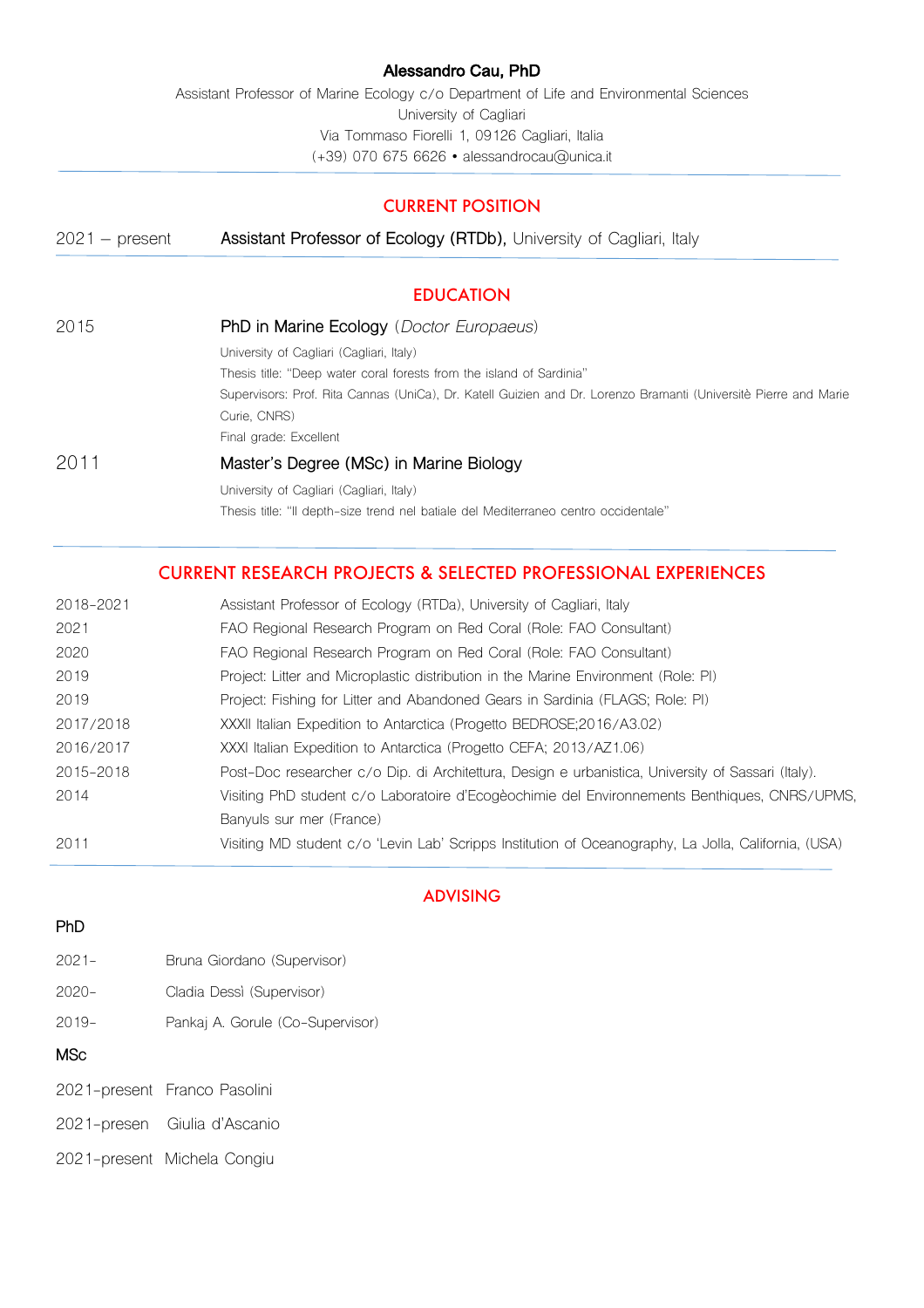## TEACHING ACTIVITY

2021- Course 'Applied Ecology' for the Degree in 'Biology' c/o University of Cagliari, Italy

2018-2020 Course 'Ecology' for the Degree in 'Biology' c/o University of Cagliari, Italy

## PUBLICATIONS OVERVIEW

| n. articles <sup>*</sup>  | 75                                         |
|---------------------------|--------------------------------------------|
| n. citations <sup>*</sup> | 1044                                       |
| H index <sup>*</sup>      | 20                                         |
|                           | <sup>*</sup> last update: 2 November, 2021 |

## SELECTED PEER REVIEWED ARTICLES

#### **2022**

**Cau Alessandro,** Franceschini Simone, Moccia Davide, Gorule Pankaj A., Agus Blondine, Bellodi Andrea, Cannas Rita, Carugati Laura, Cuccu Danila, Dessì Claudia, Marongiu Maria Francesca, Melis Riccardo, Mulas Antonello, Porceddu Riccardo, Porcu Cristina, Russo Tommaso, Follesa Maria C. (2022). Scattered accumulation hotspots of macro-litter on the seafloor: Insights for mitigation actions. **ENVIRONMENTAL POLLUTION.** 

#### **2021**

**Cau Alessandro**, Ennas Claudia, Moccia Davide, Mangoni Olga, Bolinesi Francesco, Saggiomo Maria, Granata Antonia, Guglielmo Letterio, Swadling Kerrie M, Pusceddu Antonio. Partculate organic matter release below melting sea ice (Terra Nova Bay, Ross Sea, Antartica): Possible relationships with zooplankton. **JOURNAL OF MARINE SYSTEMS**.

#### **2020**

**Cau Alessandro**, Avio Carlo Giacomo, Dessi Claudia, Moccia Davide, Regoli Francesco, Pusceddu Antonio, Cannas Rita, Follesa Maria Cristina (2020). Benthic crustacean digestion can modulate environmental fate of microplastic in the deep sea. **ENVIRONMENTAL SCIENCE & TECHNOLOGY**.

#### **2019**

**Cau Alessandro**, Avio Carlo Giacomo, Dessi Claudia, Follesa Maria Cristina, Moccia Davide, Regoli Francesco, Pusceddu Antonio. Microplastic in the crustaceans *Nephrops norvegicus* and *Aristeus antennatus*: flagship species for deep-sea environments? **ENVIRONMENTAL POLLUTION**.

**Cau Alessandro**, Bellodi Andrea, Cannas Rita, Fois Maurizio, Guidetti Paolo, Moccia Davide, Porcu Cristina, Pusceddu, Antonio, Follesa Maria Cristina (2019). European spiny lobster recovery from overfishing enhanced through active restocking in Fully Protected Areas. **SCIENTIFIC REPORTS**.

**Cau Alessandro**, Bellodi Andrea, Moccia Davide, Mulas Antonello, Porcu Cristina, Pusceddu Antonio, Follesa Maria Cristina (2019). Shelf-life and labels: a cheap dating tool for seafloor macro litter? Insights from MEDITS surveys in Sardinian sea. **MARINE POLLUTION BULLETIN.**